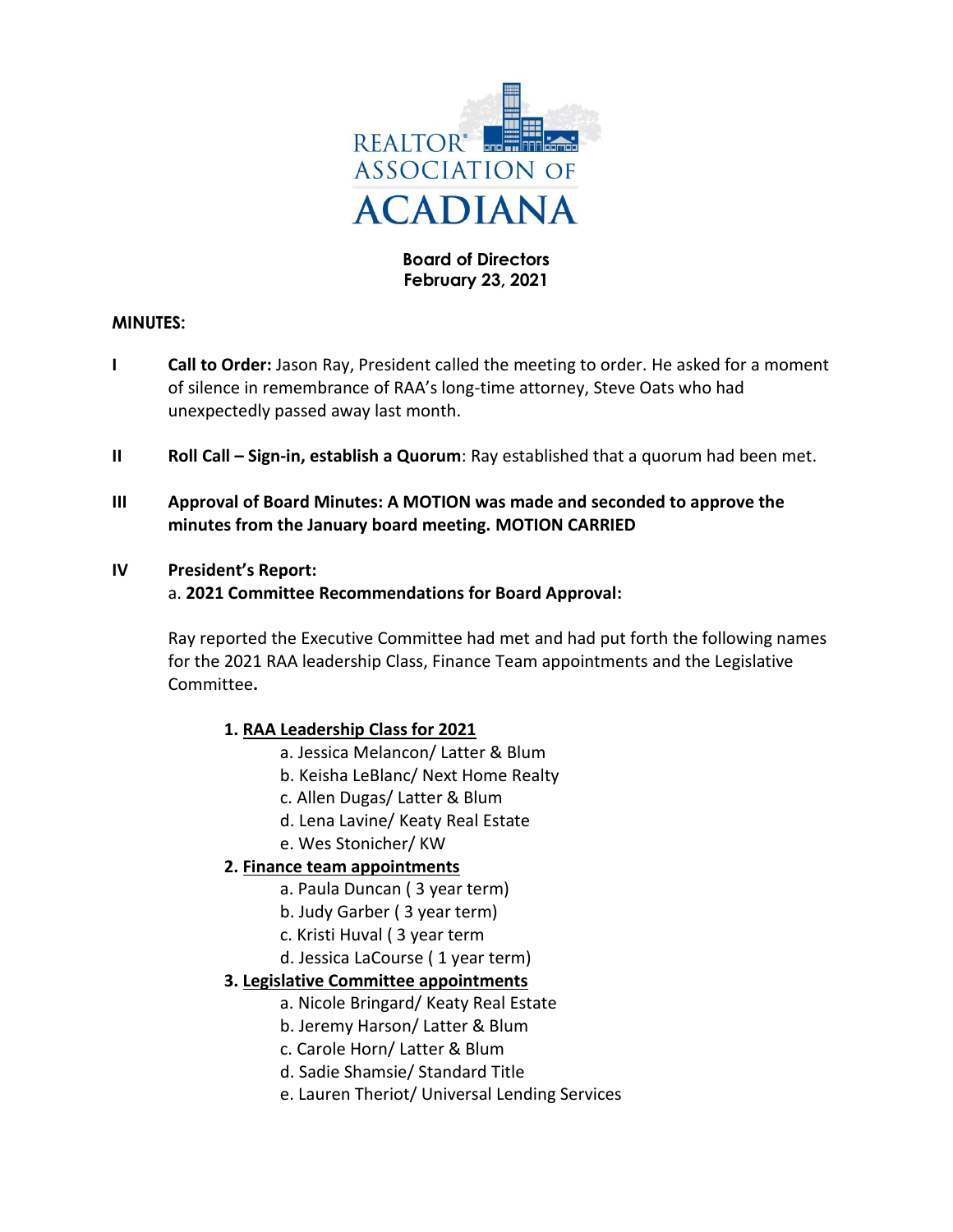### **A MOTION was made and seconded to accepted the recommendations for the above committee members as presented. MOTION CARRIED**

b. **234 Rue Beauregard Updates:** Ray reported to the board the common area upgrades had begun and should be finished in approximately 6 weeks. He reported new tenant, Acadiana Connection would be moving in March  $1<sup>st</sup>$ . He then reported that the Downs Syndrome Association had submitted an LOI and the Building Task Force was working on a 3-year lease with this organization.

Ray further reported the additional sign box for the upstairs tenants should be installed soon and the staff was still working on purchasing furniture for the member's lounge.

c. **Showing Time/ Zillow purchase:** Ray reported on the recent purchase of Showing time by Zillow group. He stated RAA was currently under contract with Showingtime until May  $31<sup>st</sup>$  of 2022 and that the Association would do as it always does when reviewing a vendor contract renewal which is: A task force will be formed , the task force will be charged with comparing the current vendor's products to similar products in the market place, the members will be surveyed and the task force will recommend to the board if the contract should be renewed or if a new vendor should be considered for this service. He then referred board members to the attached FAQ's which Showing Time had provided to its customers about the purchase.

d. **Flo-Plan Launch Update**: Ray called upon MLS Director, Kallie Gary for a Flo-Plan update. Gary reported the Flo-Plan product would launch on March 15<sup>th</sup>. Staff will begin a marketing roll-out this week and each board member will receive a complimentary scan.

e. **Report from the Professional Standards Committee:**

**A MOTION was made and seconded to Enter into Executive Session. MOTION CARRIED.**

**A MOTION was made and seconded to exit Executive Session. MOTION CARRIED**

**A MOTION was made and seconded to accept the report from the Professional Standards Committee on the Ethics hearing which took place in December 2020. MOTION CARRIED**

**V Treasurer's Report:** Susan Holliday, CEO reported for Treasurer, Cindy Herring. Holliday reported on the 2021 membership numbers noting the 2021 renewals were higher than budgeted so RAA had already reached its 2021 budget number for dues. Additionally, in the first 2 months of 2021 the new member numbers were higher from 2020. She referred board members to the February call sheet for new members and asked board members to make their calls to their designated people. She reported the RAA's investments at Prudential were at \$751,492.51 as of January  $31^{st}$ . She then reviewed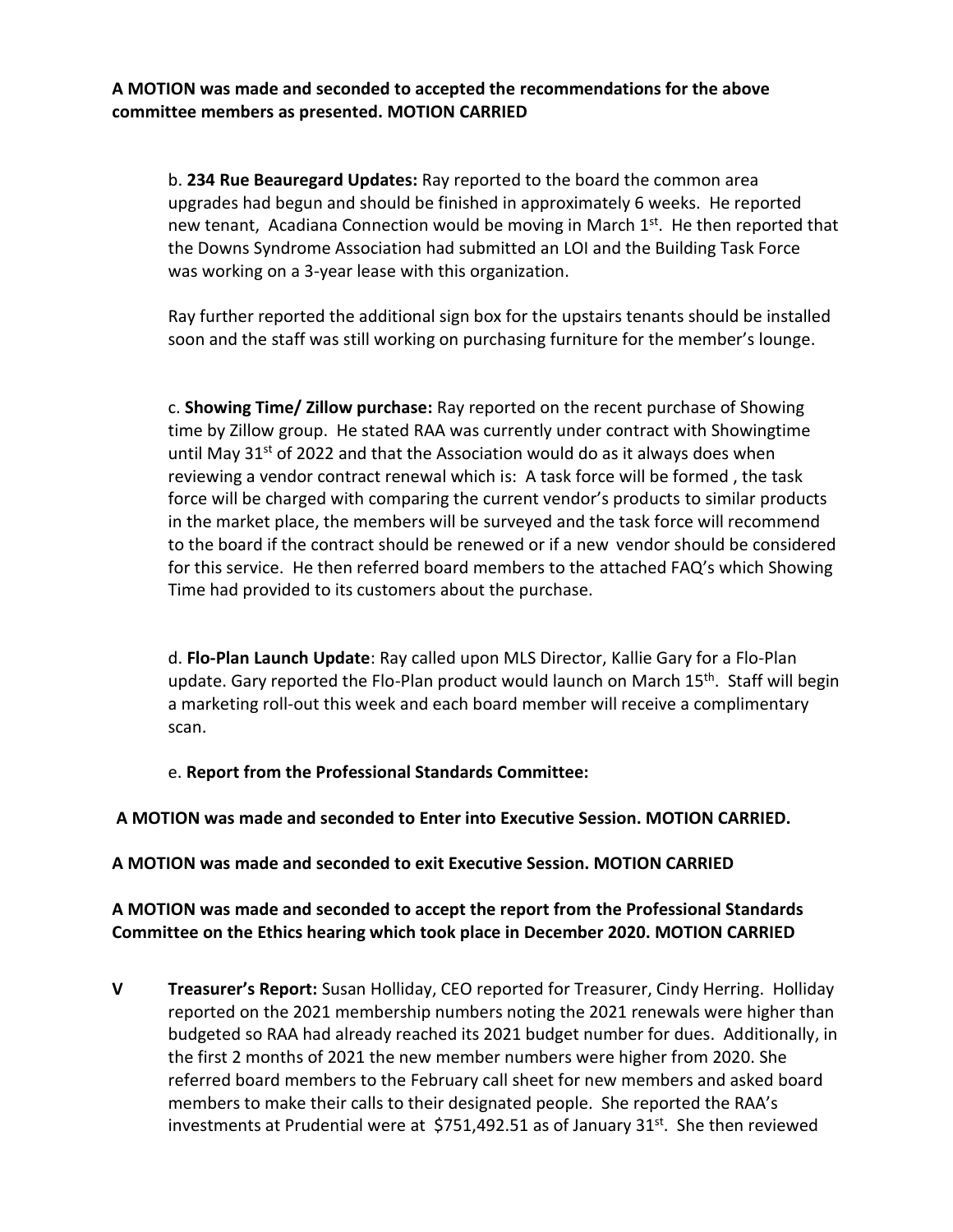with the board the financial statements for the REALTOR<sup>®</sup> Association of Acadiana and RAA Properties, LLC.

# **A MOTION was made and seconded to accept the Treasurer's report as presented. MOTION CARRIED**

### **VI Committee Reports:**

a. **YPN**: Tyler Albrecht: Albrecht reported the first YPN Morning Buzz of the year was extremely well attended despite the weather. The February Morning Buzz would be on marketing and encourage board members to spread the event post to anyone who may benefit from attending.

### **A MOTION was made and second to accept the YPN report as presented. MOTION CARRIED**

b. **MLS**: Lindsey Fitzgerald: Fitzgerald reported on the minutes and motions from the MLS Committee in February. Much discussion surrounded item #2 in the minutes where the MLS committee motioned *" To require For Sale by Owner and properties subject to One-Time Listing Agreements and/or Buyer representation Agreements to be reported to the MLS within 3 business days of the closed transactions. Violations would result in a fine".*

After a lengthy discussion by the board **A MOTION was made and second to approve the MLS Minutes as presented but to omit item #2. MOTION CARRIED**

The board was concerned about placing a burden and fine on a For Sale by Owner to report anything inside the MLS as well as placing a rule and associated fine in place to solve a problem which the board felt did not exist. They have requested the MLS Director, Kallie Gary report back on statistics on these types of listings in the MLS and ask the MLS committee for more clarification on why they feel a new rule is necessary.

c. **RCA**: Bart Broussard reported on the RCA. The section has decided to postpone the Acadiana Commercial Outlook until the fall of 2021 and instead will host and event on Thursday, April  $1<sup>st</sup>$  called Trends & Transactions which will be a crawfish boil event to be open to RCA members only for \$25 and held in the RAA Headquarters parking lot.

They working on future collaborations with LEDA to take the place of the LEDA breakfast series events which have been halted due to Covid-19.

- **VII CEO Report**: Susan Holliday reported that staff member Julie Cutrera would be out for 4 week starting March  $1<sup>st</sup>$  for a surgery.
- **VIII Calendar of Upcoming Events: Ray then reported on the RAA's sponsored upcoming events.**

a. **Broker Breakfast**: Friday, February 26th at 9am via ZOOM.